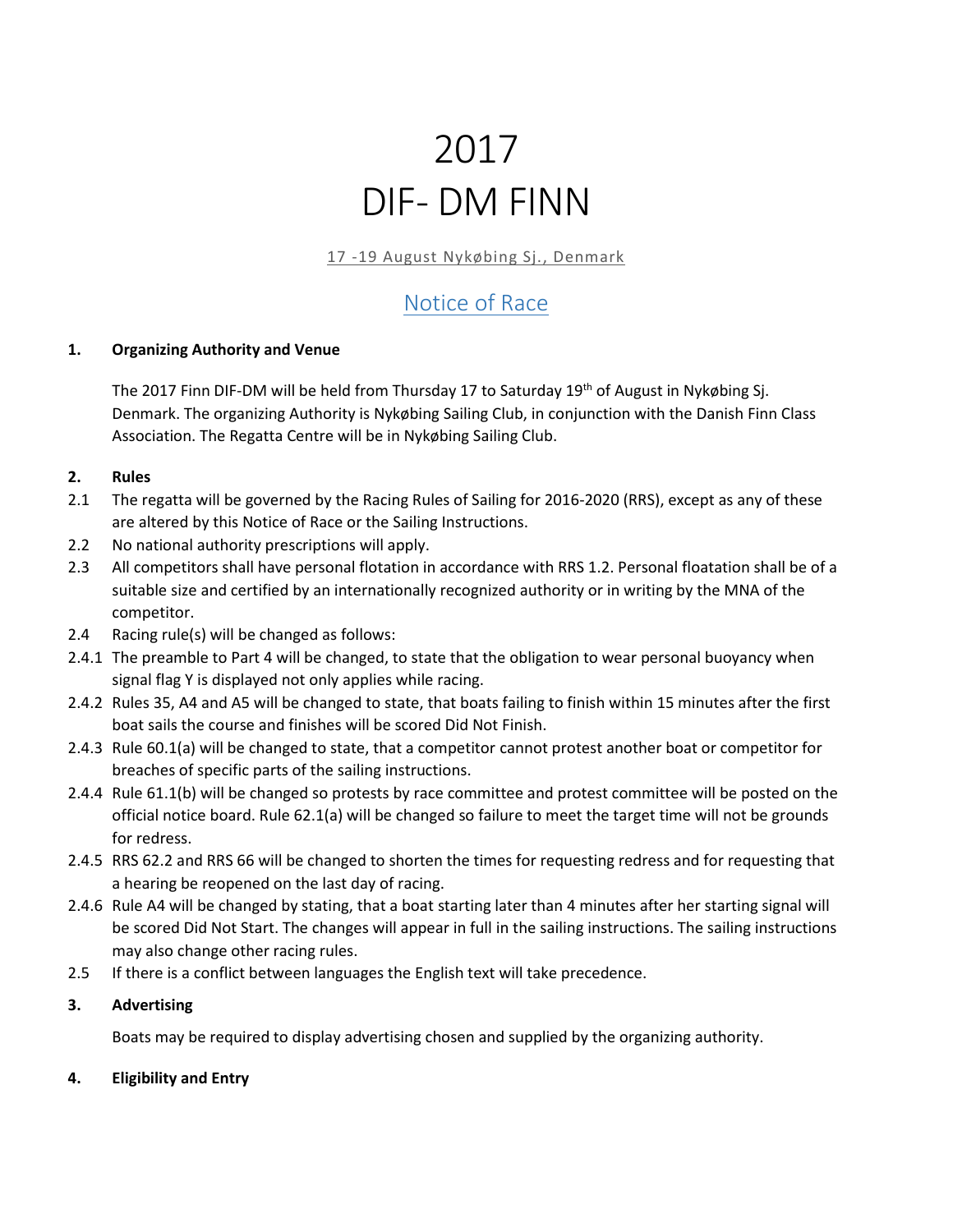- 4.1 Only competitors eligible in accordance with Finn Class Rules, who are current members of an IFA, recognized National Finn Association, or a club registered in DS may compete.
- 4.2 Entry on [www.manage2sail.com.](http://www.manage2sail.com/)
- 4.3 The entry fee is 1000 DKK Danske Bank 3566 3605760. Non-Danish participants may pay in cash on arrival.
- 4.4 No entry is complete until it has been accepted by the Organizing Authority and the National Finn Association.
- 4.5 Measurement Certificates and valid insurance must be presented at registration.

#### **5. Competition Format**

5.1 The regatta will consist of scheduled 12 races.

# **6. Schedule:**

| Date                       | Time / Warning signal | Program                             |
|----------------------------|-----------------------|-------------------------------------|
| Day 1: Wednesday 16/8 2017 | 16:00 to 18:00        | <b>Registration and Measurement</b> |
|                            | 19:00 to 20:00        | <b>Practice Race</b>                |
| Day 2: Thursday 17/8       | 08:00 to 10:00        | <b>Breakfast</b>                    |
|                            | 09:00 to 11:00        | <b>Registration and Measurement</b> |
|                            | 11:00                 | Skippers meeting                    |
|                            | 13:00                 | Racing (up to 3 races)              |
|                            | 18:00                 | Dinner and daily first              |
| Day 3: Friday 18/8         | 07:30 to 09:00        | <b>Breakfast</b>                    |
|                            | 10:00                 | Racing (up to 5 races)              |
|                            | 17:00                 | Dinner and daily first              |
|                            | 19:30                 | DFA AGM                             |
| Day 4: Saturday 19/8       | 07:30 to 09:00        | <b>Breakfast</b>                    |
|                            | 10:00                 | Racing (up to 4 races)              |
|                            | 17:00                 | Dinner, closing and price giving    |

- 6.1 No race will be started after 15:00 on the last day of racing.
- 6.2 In the event of any day's sailing being lost, an additional race may be scheduled for the following day(s) to enable the lost race(s) to be sailed. A maximum of 5 races per day will be sailed.
- 6.3 It is requested by the Nationally Finn Class and the organizers to attend the Opening and closing ceremonies.

# *Comments, not part of this Notice of Race:*

*Breakfast, included in entry fee: DIY including plastic bags so you can bring some sandwiches on the water. Immediately after racing, included in entry fee: On shore 'Moleøl & Jøller' (drinks and grilled frankfurters). Dinner Thursday, included in entry fee: Low-key dinner.*

*Dinner Friday, hosted by the Danish Finn Association: Meat on Grill. Not recommended for vegetarians. Dinner Saturday, included in entry fee: We celebrate racing in Sweden and Denmark for two weeks with the best the yacht club can offer.*

*Drinks: After racing beers and soft drinks are included in the entry fee. For all other consumption bring your own and/or buy from the yacht club.*

#### **7. Measurement**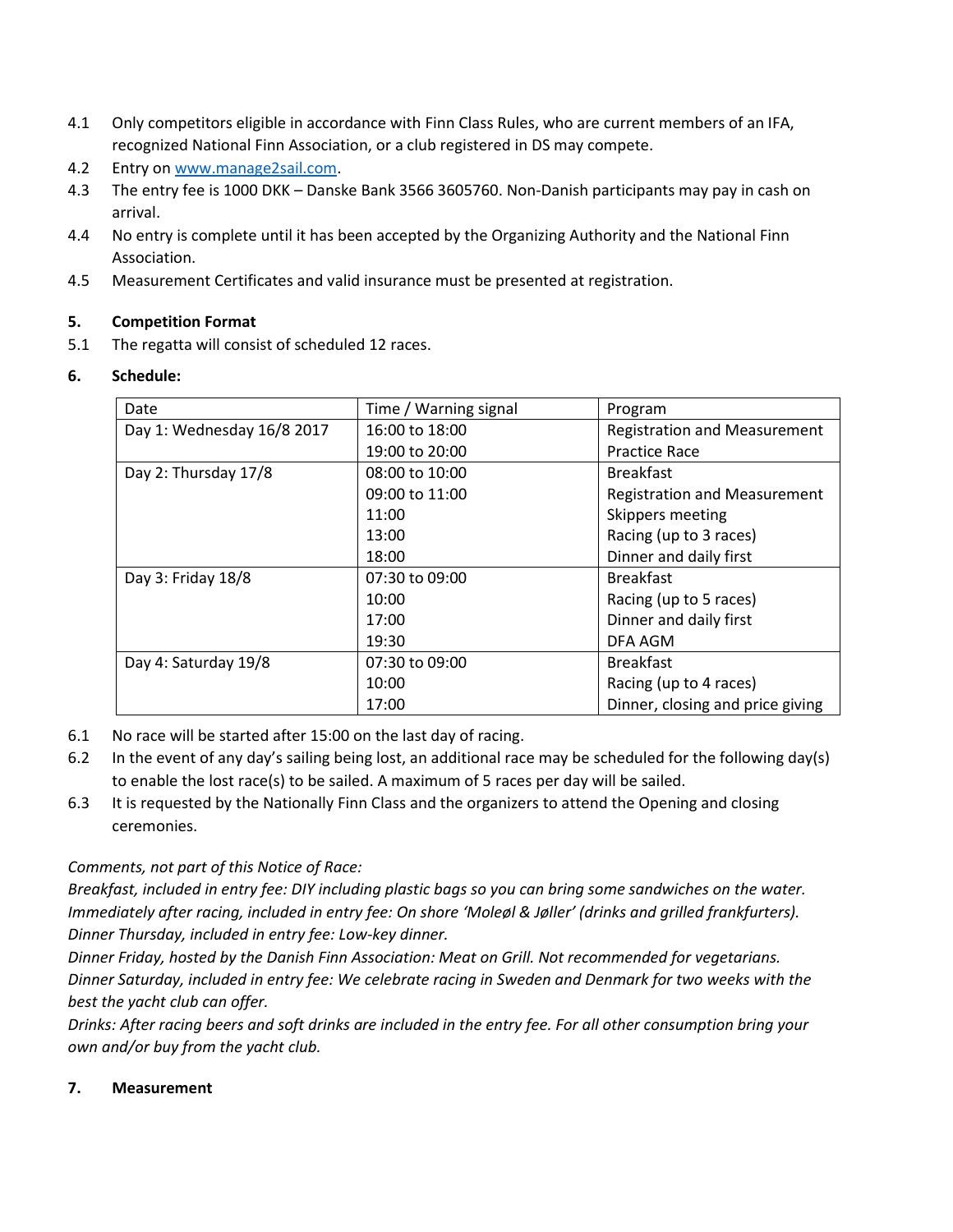- 7.1 Boats will undergo random measurement of hulls, spars and sails as well as equipment checks according the Finn Class Rules (including item 10 of Part C "Major Championship Rules") unless otherwise decided by the DFA Chief Measurer.
- 7.2 All competitors shall hold a valid measurement certificate.
- 7.3 Each boat shall have a tow rope a minimum of 8 meters in length and of sufficient strength to tow several boats.
- 7.4 Boats may be re-measured at any time during the Championship.

#### **8. Sailing Instructions**

The Sailing Instructions will be available upon on-site registration and on www.finjolle.dk.

#### **9. Venue**

Racing will be conducted on the waters just outside the regatta harbor.

#### **10. The Courses**

Courses will be as per the current IFA Championship Rules.

- **11. Race Course Manager:** Jan Madsen.
- **12. Jury Chairman:** Katrine Arnoldsen Juhl
- **13. Rule 42:** Mads Roden
- **14. Scoring**
- 14.1 Four (4) races are required to be completed to constitute the Danish Championship.
- 14.2 When fewer than five (5) races have been completed, a boat's series score will be the total of her race scores.
- 14.3 When five (5) or more races have been completed, a boat's series score will be the total of her race scores excluding her worst score.

#### **15. Support boats**

Any Coach travelling to this event to coach is responsible for supplying a Country Flag for any countries for which they will coach. Such flag(s) must be displayed aboard any coach or support boat while afloat in the vicinity of the racing area.

#### **16. Radio Communications**

Except in an emergency, a boat shall neither make radio transmissions nor receive radio communications not available to all boats while racing. This restriction also applies to mobile telephones.

# **17. Prizes**

- 17.1 The perpetual trophies will be awarded to the winners of the Danish National. The Organizing Authority will provide prizes for each 5 boat (max 10) overall.
- 17.2 Daily prizes will be awarded to the skippers finishing first in each race.